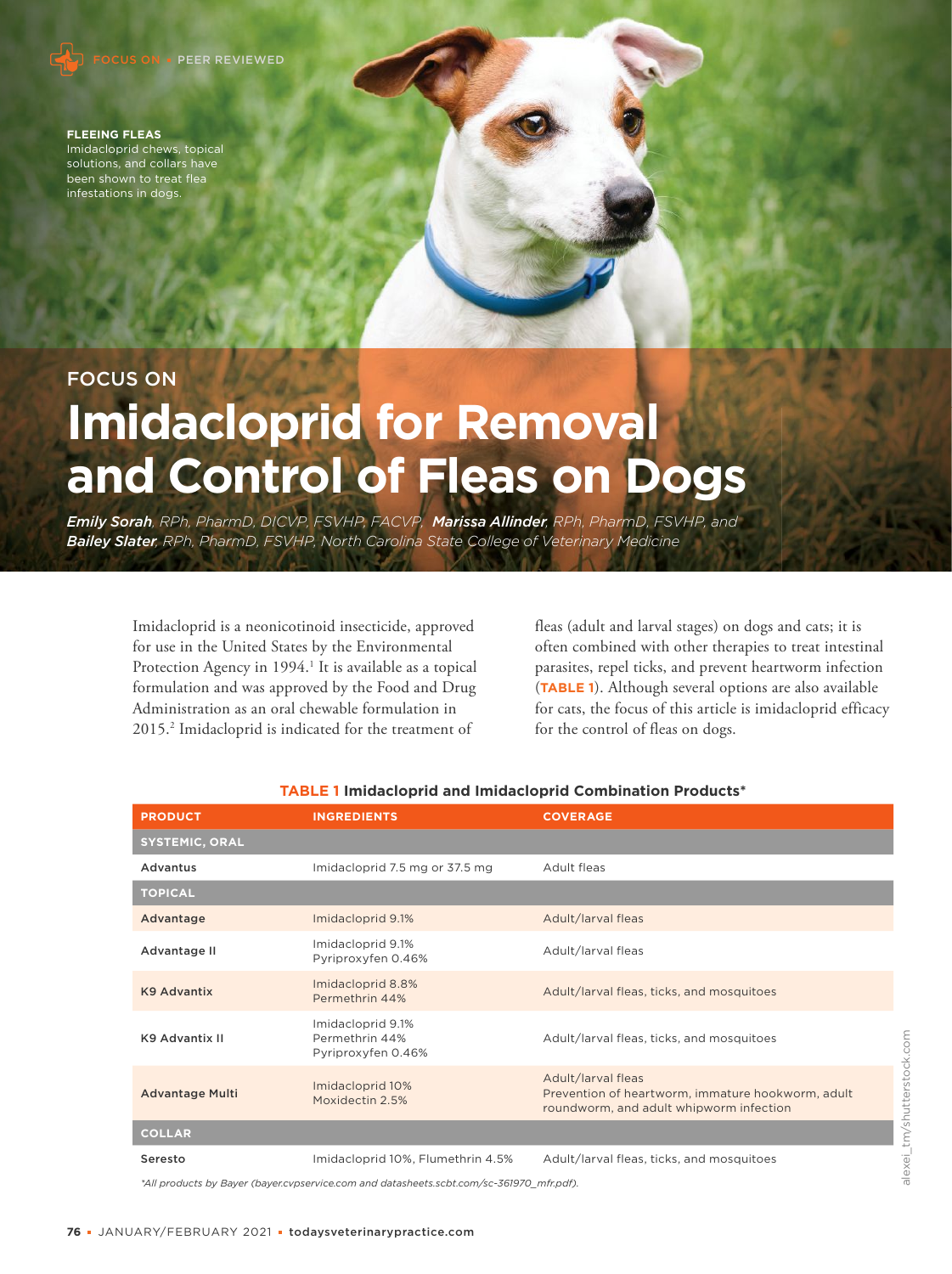#### EVIDENCE OF EFFICACY

One study involving 32 dogs compared the kill speeds of nitenpyram, selamectin, imidacloprid, and fipronil.<sup>3</sup> Each treatment group comprised 8 dogs, and each dog was experimentally infested with 100 fleas. Efficacy at 8 hours after treatment was 100% for nitenpyram, 95.7% for imidacloprid, 74.4% for selamectin, and 46.5% for fipronil.

Another study compared the efficacy of topical fipronil and imidacloprid when used on 23 dogs in flea-infested homes.4 Treatments were administered once monthly for 3 months, and flea counts were assessed for the animals and the residences. After treatments, flea counts on the animals were reduced by 99.5% (imidacloprid) and 96.5% (fipronil).

#### MECHANISM OF ACTION

Imidacloprid acts on the nicotinic acetylcholine receptors at the postsynaptic membranes in the flea, blocking acetylcholine and eventually leading to central nervous system impairment and death. The mechanism of action of imidacloprid is unique, differing from that of other insecticides (e.g., organophosphates, insect growth regulators) in that insect receptors are more sensitive than mammalian receptors to imidacloprid.<sup>5</sup> This property was originally thought to make imidacloprid more advantageous than other commonly used agricultural insecticides on the market at the time, thereby limiting toxicity and negative effects on other organisms;6 however, we now know that this class of insecticides could have significant environmental effects.

#### PHARMACOKINETICS

When administered orally, imidacloprid is absorbed rapidly and nearly completely from the dog's gastrointestinal tract and reaches effective concentration after about 1.3 hours.7 It is distributed throughout the tissues but does not accumulate in the tissues. Its penetration of the blood–brain barrier is poor, which leads to a more favorable safety profile. It is metabolized by the liver to an active metabolite and is eliminated in the urine (70% to 80%) and feces (20% to 30%); terminal half-life is about 2.2 hours.<sup>5</sup>

When applied topically to dogs, imidacloprid is distributed across the skin by translocation and can be found in hair follicles, shed hair, and sebum.<sup>7</sup> In dogs, systemic absorption of topical preparations seems to be minimal to none.

## DOSING AND ADMINISTRATION

For active flea infestations, initial treatment with imidacloprid may be oral or topical. However, its use as monotherapy does not completely prevent infection with other parasites (e.g., heartworms and intestinal parasites).<sup>3</sup> Patients should be evaluated to ensure that they are receiving complete parasite prevention regimens with or without imidacloprid augmentation.

When topical formulations of imidacloprid are used, the veterinarian should consult individual product labels to be able to counsel clients on accurate restrictions, such as shampooing and water immersion, before and after application of these products (**TABLE 2**).

| <b>PRODUCT</b>        | <b>DOSAGE AND ADMINISTRATION</b>                                                                                                                                                                                                 |  |
|-----------------------|----------------------------------------------------------------------------------------------------------------------------------------------------------------------------------------------------------------------------------|--|
| <b>SYSTEMIC, ORAL</b> |                                                                                                                                                                                                                                  |  |
| Advantus              | Dosed by weight: 7.5 mg $(4-22 \text{ lb})$ or 37.5 mg $(23-110 \text{ lb})$ .<br>■ Give 1 soft chew to treat flea infestation. May repeat dose q24h for treatment of flea<br>infestation but should not be used for prevention. |  |
| <b>TOPICAL</b>        |                                                                                                                                                                                                                                  |  |
| Advantage             | Dosed by weight (see package) every 4 weeks.<br>$\blacksquare$ Apply the entire contents of the tube topically along the dog's back in 3-4 places from<br>shoulder to base of tail.                                              |  |
| Advantage II          |                                                                                                                                                                                                                                  |  |
| K9 Advantix           |                                                                                                                                                                                                                                  |  |
| K9 Advantix II        |                                                                                                                                                                                                                                  |  |
| Advantage Multi       |                                                                                                                                                                                                                                  |  |
| <b>COLLAR</b>         |                                                                                                                                                                                                                                  |  |
| Seresto               | Collar sizes: small $(\leq 18 \text{ lb})$ or large $(>18 \text{ lb})$ .<br>Apply collar and let dog wear continuously for 8 months.                                                                                             |  |

#### **TABLE 2 Imidacloprid Product Dosage and Administration\***

*\*All products by Bayer (bayer.cvpservice.com and datasheets.scbt.com/sc-361970\_mfr.pdf).*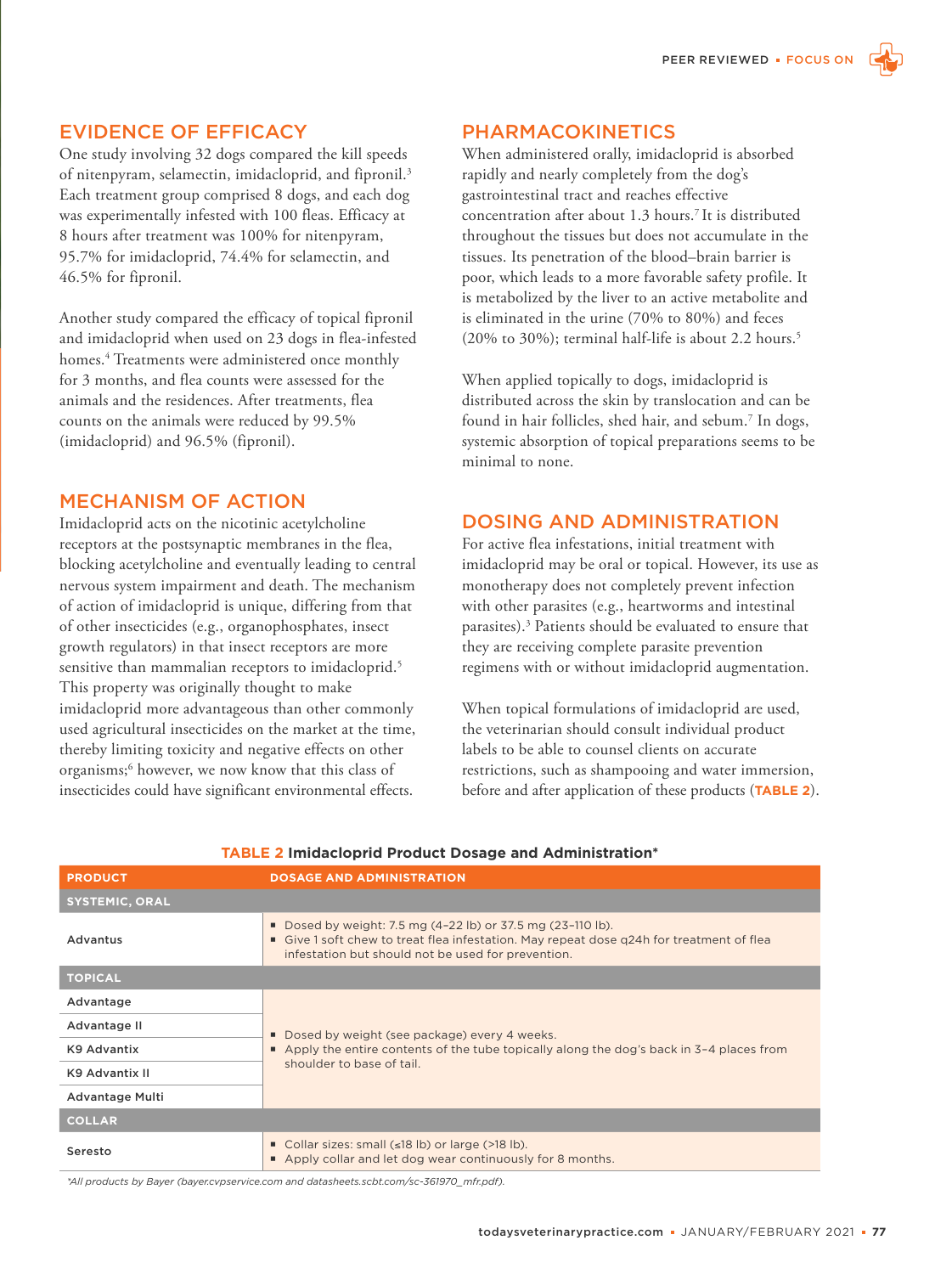#### ADVERSE EFFECTS, CONTRAINDICATIONS, AND WARNINGS

#### Adverse Effects

Topical administration of imidacloprid is generally considered to be well tolerated. However, adverse effects may include irritation of the skin at the application site and, in rare cases, pruritus, lethargy, reduced appetite, and hyperactivity.<sup>5</sup>

Oral administration of imidacloprid at labeled doses is also considered to be well tolerated. Reported adverse effects associated with oral administration include vomiting, decreased appetite, lethargy, diarrhea or soft feces, and difficulty walking. Imidacloprid has also been associated with gallbladder mucocele formation, specifically in Shetland sheepdogs.8 In 2015, Gookin et al. found that among Shetland sheepdogs, those with gallbladder mucoceles were 9.3 times more likely than controls to have reportedly received imidacloprid.

## Contraindications

Use of imidacloprid is contraindicated in puppies younger than 7 weeks of age, dogs weighing less than 3 pounds, and kittens younger than 8 weeks of age. Pertinent clinical considerations should be made before use is recommended in animals that are debilitated, aged, pregnant, nursing, or receiving medication.<sup>9</sup>

## Warnings

Clients should be mindful that permethrins can be toxic to cats. Combination products containing permethrins should not be used on cats, and caution should be taken with use of these products on dogs in

Use of imidacloprid is contraindicated in puppies younger than 7 weeks of age, dogs weighing less than 3 pounds, and kittens younger than 8 weeks of age.

households with cats to ensure that the cats are not exposed through grooming or rubbing.

#### DRUG INTERACTIONS

According to the product label, the oral formulation of imidacloprid may be used concomitantly with other medications (i.e., corticosteroids and antibiotics).5,10 Because topically applied imidacloprid is not absorbed systemically, no significant drug–drug interactions have been associated with topical administration of imidacloprid.<sup>9</sup>

In some circumstances, it may be appropriate to treat dogs with more than one product to prevent fleas, ticks, heartworms, and intestinal parasites. Although duplicate therapy to provide full preventive coverage against fleas, ticks, and heartworms should be avoided, some products have been studied in combination and shown to be safe. One such study showed no dermal or systemic safety issues when imidacloprid topical solution was used along with an imidacloprid-containing collar.<sup>11</sup> However, in the absence of other studies or evidence, use of products with the same active ingredient or mechanism of action should be avoided.

## ENVIRONMENTAL IMPACT

An often-overlooked aspect of parasite prevention is the effect that these insecticides can have on nontarget organisms, ecosystems, and the environment. Neonicotinoids such as imidacloprid can potentially enter the soil and water and negatively affect the environment. A particular concern expressed by the Environmental Protection Agency is that "imidacloprid is classified as very highly toxic to adult honeybees."<sup>1</sup> An association between agricultural use of neonicotinoid insecticides and honeybee failure and colony collapse has been documented.6 Residues have also been found in crop soil and in aquatic ecosystems, affecting their structure and function.<sup>6</sup> Therefore, to minimize environmental risk when using these products for flea prevention and treatment, care should be taken to follow all directions on product labels.

## OFF-LABEL USES

Although imidacloprid is approved and indicated for the removal and control of fleas, it has often been used in an extra-label manner to treat other similar parasitic conditions.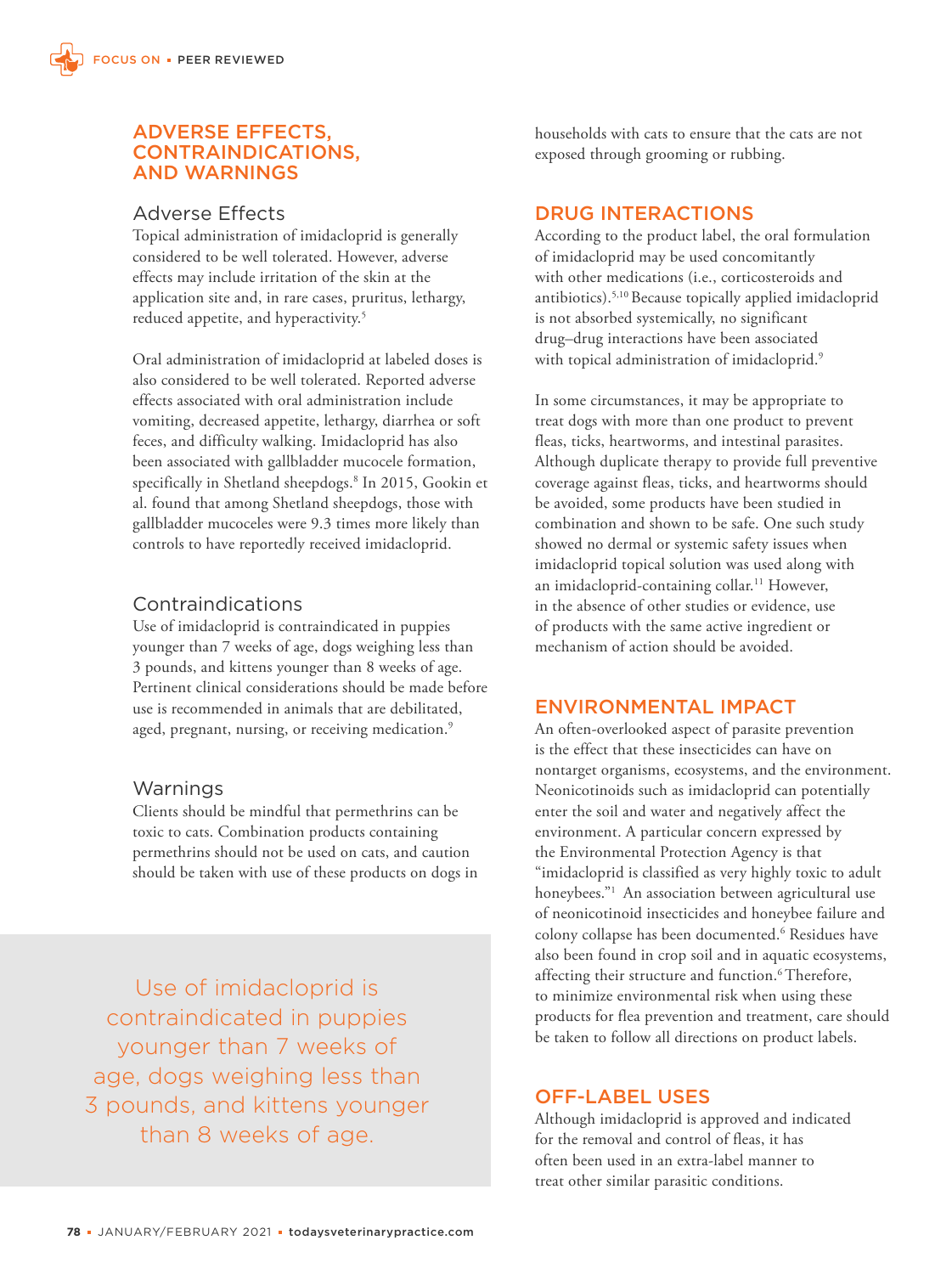#### Sarcoptic Mange

In a blinded, randomized controlled efficacy study, 29 dogs with *Sarcoptes scabiei* infestation received either an imidacloprid (10% w/v)/moxidectin (2.5% w/v) combination topically or selamectin topically.12 Dogs in each group received 2 treatments, 4 weeks apart. After day 22, no *Sarcoptes* mites were found on skin scrapings from any dogs in either treatment group. Clinical signs were nearly entirely resolved by 50 to 64 days after the initial treatment.

## **Cheyletiellosis**

Another study evaluated efficacy of imidacloprid 10%/ moxidectin 2.5% topical solution for treating cheyletiellosis (walking dandruff) in dogs.<sup>13</sup> A total of 20 dogs with microscopy-confirmed cheyletiellosis received 2 treatments with the combination product, 4 weeks apart. On or after day 30 after the first treatment, clinical signs improved but mites were still visible; on or after day 60, no mites or eggs were detected.

#### Demodicosis

In 2009, a blinded, randomized clinical trial compared efficacy of 2 products for treatment of demodicosis.14 A total of 50 dogs with demodicosis received either ivermectin daily or imidacloprid 10%/moxidectin 2.5% topical solution applied monthly, every 2 weeks, or weekly. Of the 50 dogs, 35 completed the trial through 4 months or 2 successive examinations with negative skin scrapings. The results showed that the imidacloprid combination product was not significantly more efficacious than ivermectin but that weekly application of imidacloprid was significantly more efficacious than monthly application. Newer agents, however, may prove to be more efficacious in the treatment of demodicosis when given at labeled dosing frequencies. In a recent (2019) study, 16 dogs with naturally acquired demodicosis were randomized to receive 1 treatment of topical fluralaner or 3 treatments of topical imidacloprid/moxidectin at 4-week intervals (or weekly for some with severe cases). Miticidal efficacy of fluralaner was 99.7% at day 28, >99.9% at day 56, and 100% at day 84, whereas efficacy of imidacloprid/moxidectin was 9.8% at day 28, 45.4% at day 56, and 0% at day 84.15

## CLIENT COUNSELING POINTS

■ For immediate treatment of flea infestation, give imidacloprid soft chews once daily, as needed, based on weight. To prevent future infestations, use in conjunction with a preventive product.<sup>10</sup>

- Apply topical solutions directly to the skin and allow them to dry thoroughly before the dog comes into contact with other pets or children. Dispose of packaging according to label recommendations.<sup>9</sup>
- Imidacloprid collars provide up to 8 months of protection from fleas and ticks; however, consider replacing collars more frequently for dogs that are frequently immersed in water.<sup>9</sup>
- Because permethrins are toxic to cats, avoid using permethrin-containing combination products in households with cats.
- Although imidacloprid products are generally considered to be well-tolerated, they have the potential to exacerbate gallbladder mucocele formation in Shetland sheepdogs.<sup>8</sup>

## **SUMMARY**

- **Mechanism of action:** Imidacloprid works as an insecticide by acting on nicotinic acetylcholine receptors at the postsynaptic membrane in the flea, blocking acetylcholine and eventually leading to central nervous system impairment and death.
- **Indication:** Imidacloprid may be used for treatment of an active flea infestation; however, it should not be used as monotherapy for flea prevention.<sup>3</sup>
- **Adverse effects:** Adverse effects of both topical and oral administration are usually mild and transient.
	- Topical administration has been associated with skin irritation at the application site and, more rarely, pruritus, lethargy, reduced appetite, and hyperactivity.
	- Oral administration has been associated with vomiting, decreased appetite, lethargy, and diarrhea/soft stools.
- **Contraindications and warnings:** Use of imidacloprid is contraindicated for puppies younger than 7 weeks, dogs weighing less than 3 pounds, and kittens younger than 8 weeks. Clients should be aware that combination products containing permethrins are toxic for cats.
- **Environmental effects:** The neonicotinoid class of insecticides has been associated with negative effects on nontarget organisms and ecosystems including honeybee colonies, soil of treated crops, and aquatic environments. Veterinarians should be prepared to address clients' concerns about potential negative environmental impacts and the importance of following administration and disposal instructions per packaging. TVP